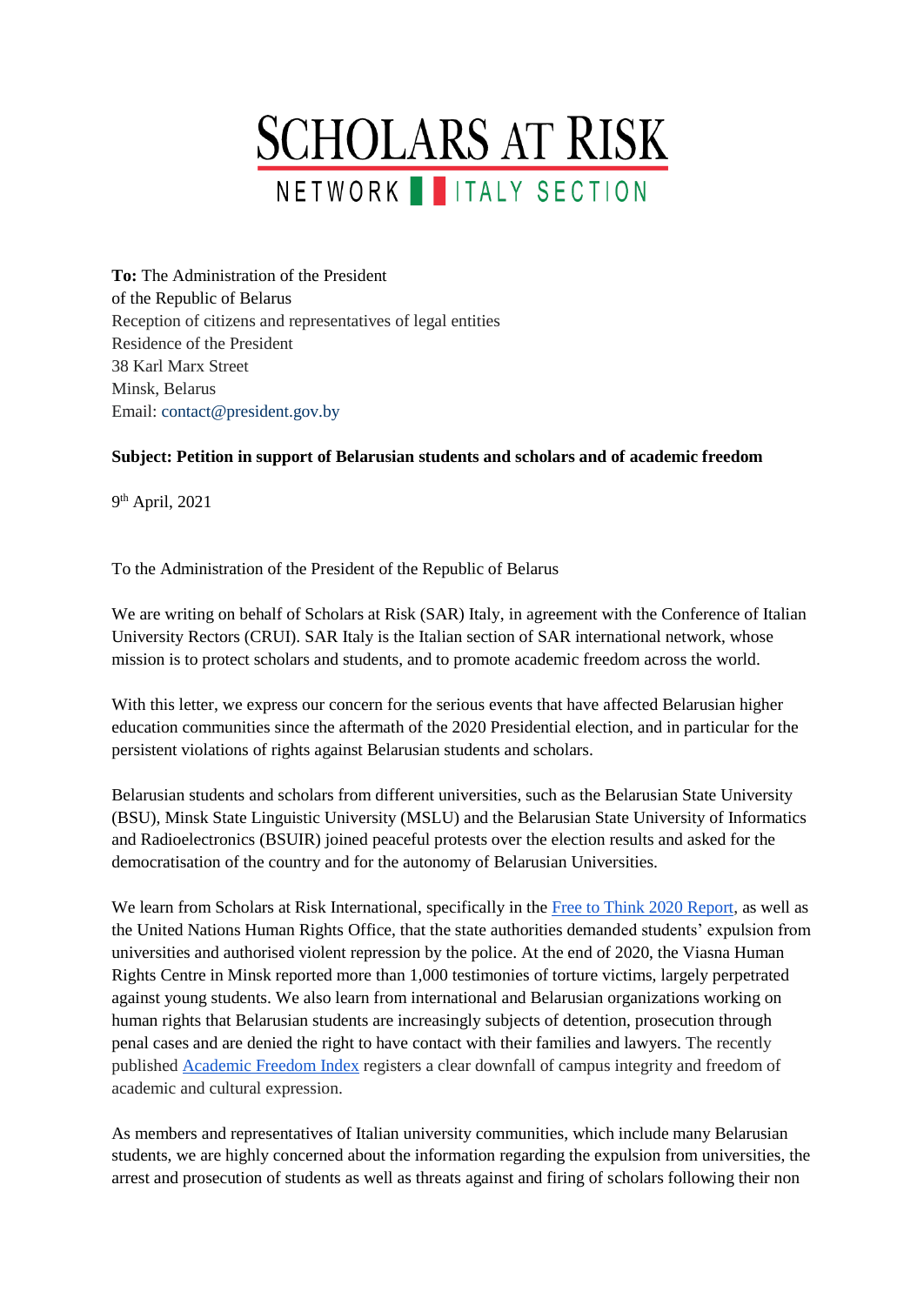violent exercise of freedom of expression, assembly and association. The exercise of these rights is expressly protected in the Belarusian constitution, specifically in articles 8, 33, 35 and 36, as well as under international human rights instruments, including the Universal Declaration of Human Rights and the International Covenant on Civil and Political Rights, to which Belarus is a party. Attacks against higher education communities are inconsistent with the State's commitment to respect the norms, values and ethics of the Bologna Process, which Belarus joined in 2015. The restriction of the nonviolent exercise of the rights to freedom of expression and association, when directed against the higher education community, undermines academic freedom and democratic society generally.

SAR Italy and CRUI call for the immediate and unconditional release of students and professors who have been detained for exercising their right to freedom of expression and association. Following the United Nations Human Rights Council's Resolution on the Situation of their human rights in Belarus in the run-up to the 2020 presidential election and in its aftermath (A/HRC/46/L.19), SAR Italy calls upon the Belarusian authorities to cease using force against peaceful demonstrators, torture and other inhuman or degrading treatment or punishment and enforced disappearance, and to stop carrying out arbitrary arrests, detentions and imprisonment of persons for exercising their fundamental human rights. Moreover, we urge the Belarusian authorities to immediately and unconditionally release all political prisoners, journalists and other media workers, human rights defenders, NGO representatives, members of strike committees, and those arbitrarily detained in the lead-up to, during and after the presidential election for exercising their human rights and fundamental freedoms.

We appreciate your attention in this important matter and we look forward to your response.

Sincerely,

Prof. Francesca Helm, University of Padova. Co-chair, Scholars at Risk Italy

Attelin

Prof. Ester Gallo, University of Trento. Co-chair, Scholars at Risk Italy and SAR International Advisory Committee

Ever Julia

Prof. Claudia Padovani, University of Padova. Co-chair, Scholars at Risk Italy and SAR European Advocacy Committee for Academic Freedom

chandlie pasto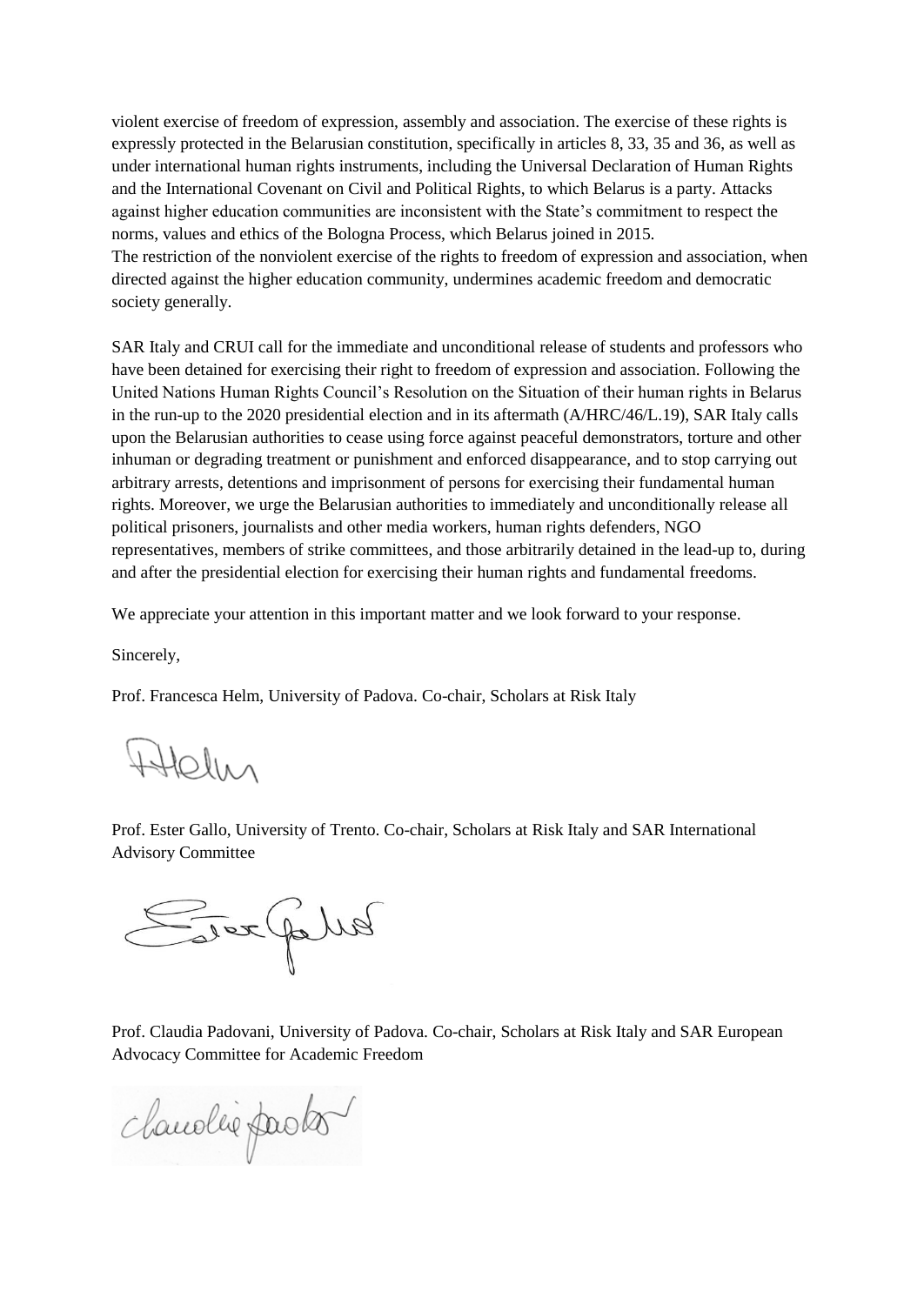## **CC:**

The Honorable Roman A. Golovchenko Prime Minister of the Republic of Belarus House of Government Sovetskaya Str. 11 220010 Minsk, Belarus Email: [contact@government.by](mailto:contact@government.by)

The Honorable Petr P. Miklashevich Chairman of the Constitutional Court of the Republic of Belarus K. Marks Street, 32 220016 Minsk, Belarus Email: [ksrb@kc.gov.by](mailto:ksrb@kc.gov.by) [info@kc.gov.by](mailto:info@kc.gov.by)

The Honorable Igor V. Karpenko Minister of Education of the Republic of Belarus 9, Savieckaja Street 220010 Minsk, Belarus Fax: +375 (17) 222 64 58 Email: [root@minedu.unibel.by](mailto:root@minedu.unibel.by)

Rectors' Council of Higher Educational Institutes of Belarus Head: Vladimir Shimov, President Belarus State Economic University, 28 Partyzanskij Prospekt 220070 Minsk Belarus Fax: +375(17) 2495106 Email: [rector@bseu.by](mailto:rector@bseu.by)

The Honorable Vladimir Makei Minister of Foreign Affairs of the Republic of Belarus vul. Lienina, 19 220030 Minsk, Belarus Fax: + 375 (17) 327 29 22 Email: [mail@mfa.gov.by](mailto:mail@mfa.gov.by)

The Honorable Oleg Slizhevskiy Minister of Justice of the Republic of Belarus Kollektornaya Street 10 22 0004 Minsk - Belarus Fax: + 375 17 2008687 Email: [kanc@minjust.by](mailto:kanc@minjust.by)

The Honorable Andreichenko Vladimir Chairman of the House of Representatives House of Representatives of the National Assembly of the Republic of Belarus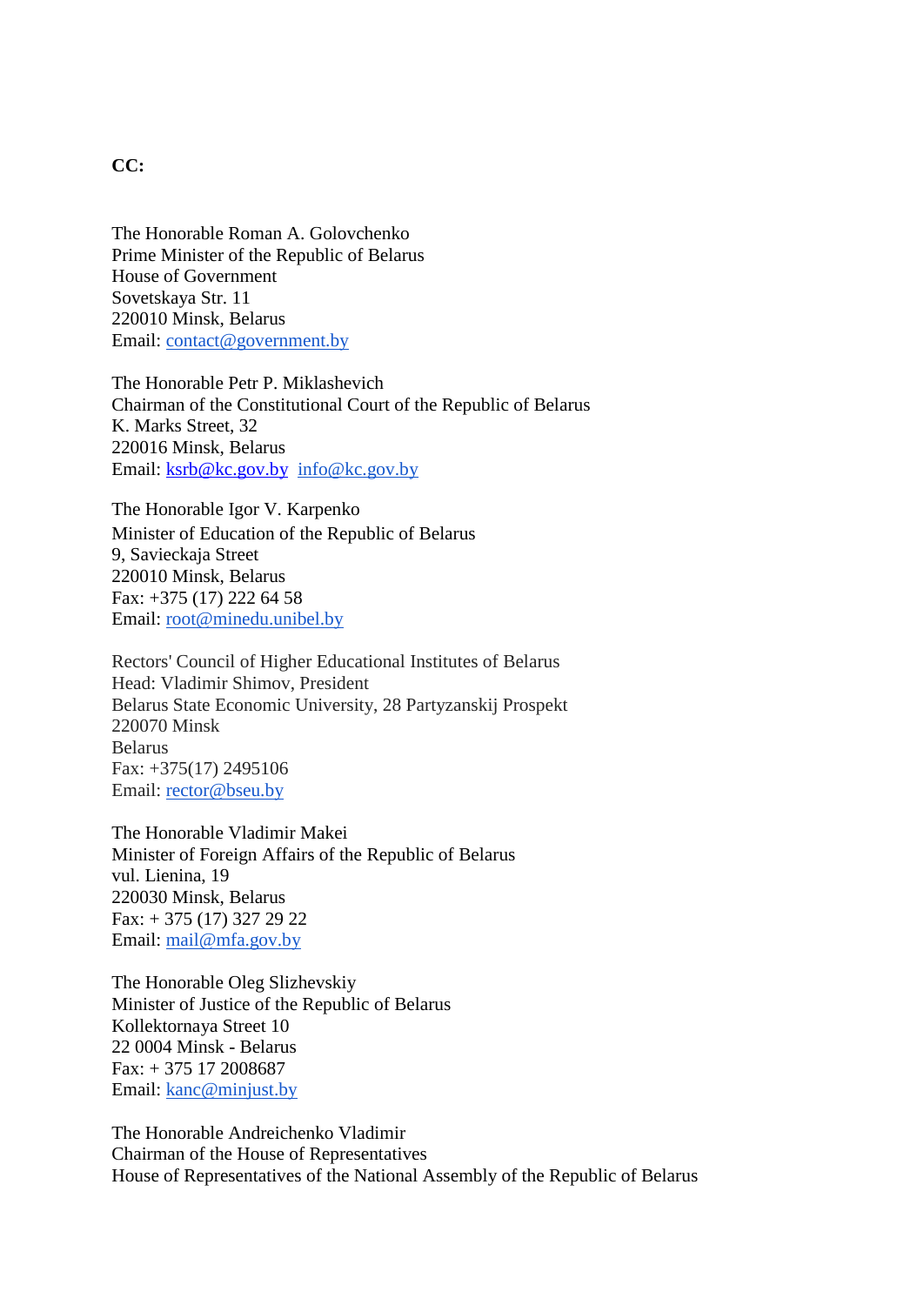Sovetskaya str., 11 (Dom Pravitelstva) 220010, Minsk, Republic of Belarus, Fax: +375 17 327 37 84 E-mail: kc1@house.gov.by

The Honorable Petr P. Miklashevich Chairman of the Constitutional Court of the Republic of Belarus Constitutional court of Belarus 4 Krasnoarmeyskaya St., Minsk - Belarus. E-mail:interdept@kc.gov.by

The Honorable Joseph Borrel High Representative of the Union for Foreign Affairs and Security Policy European Commission Rue de la Loi / Wetstraat 200 1049 Brussels Belgium Email: cab-borrell-fontelles-contact@ec.europa.eu

The Honorable Olivėr Varhelyi The EU Commissioner for Neighbourhood and Enlargement Rue de la Loi / Wetstraat 200 1049 Brussels Belgium Email: cab-varhelyi-contact@ec.europa.eu

The Honorable Michelle Bachelet United Nations High Commissioner for Human Rights Office of the United Nations High Commissioner for Human Rights (OHCHR) Palais des Nations CH-1211 Geneva 10, Switzerland Email: InfoDesk@ohchr.org

The Honorable Davide Maria Sassoli President of the European Parliament Rue Wiertz 60 1047 Bruxelles – Belgium E – mail: president@ep.europa.eu

The Honorable Irene Khan Special Rapporteur on the promotion and protection of the right to freedom of opinion and expression Palais des Nations CH-1211 Geneva 10 Switzerland Fax: +41 22 917 9006 Email: freedex@ohchr.org

The Honorable Leigh Toomey